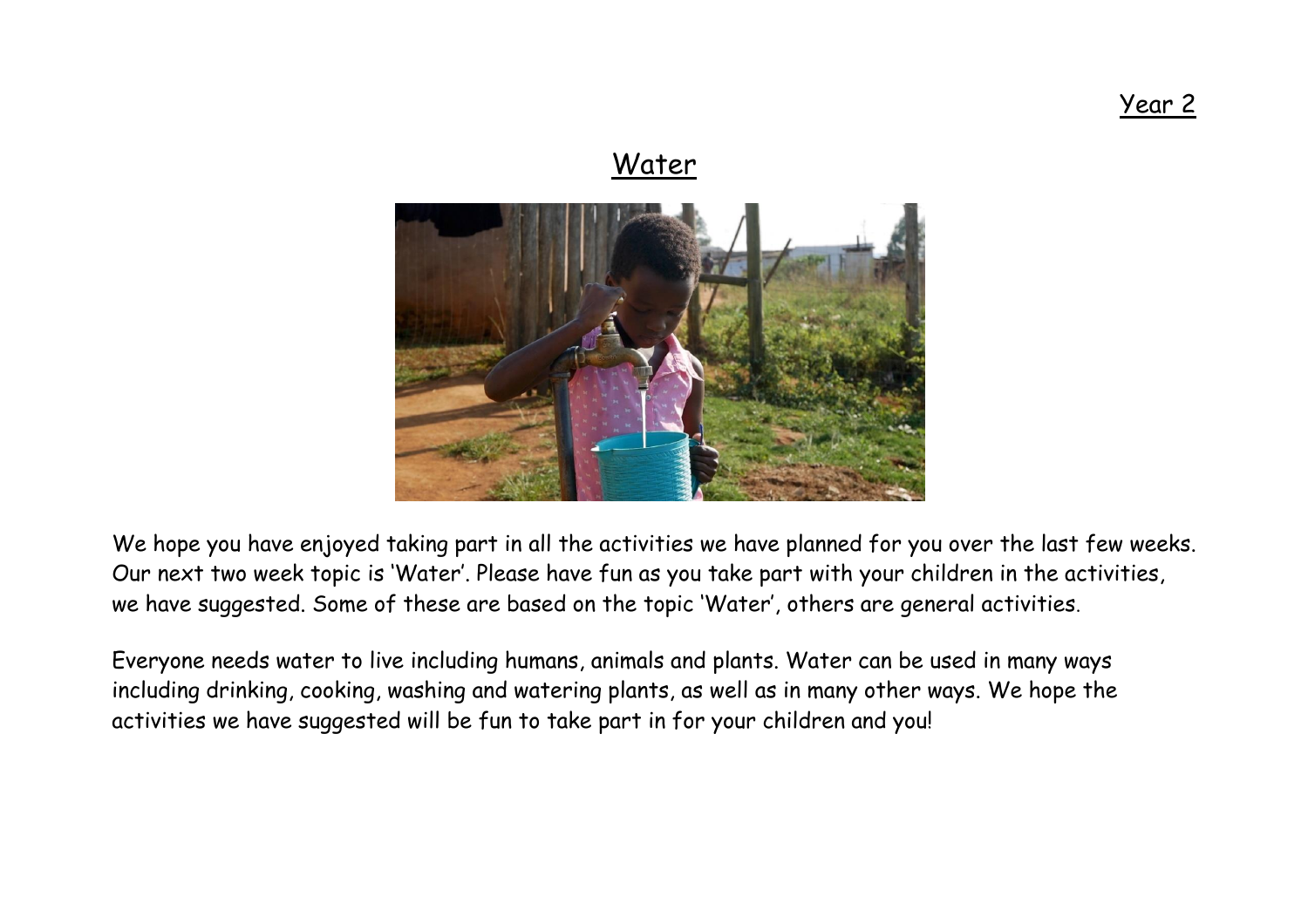# Year 2

#### General Tasks

Resources to help your child learn during the Lockdown can be found in different places. Something as simple as a daily walk can be used as learning opportunities. Look for signs of Spring. Discuss the seasons. What is happening to trees? Flowers? Look out for animals and insects. Can your child name them? Do they know any facts about the animal, insect or plant they are looking at? Where could they find facts? Most things can be searched for in books or on the internet. (with adult supervision)

Ideas for parents for home learning for activities, phonics and music can be found at: Twinkl – <https://www.twinkl.co.uk/resources/covid19-school-closures>

## Phonics Tasks

Practising phonics helps your child learn to both read and write. We try to make learning the letters and sounds as much fun as possible.

Some games to play with your child to help with learning alternative spellings for sounds. E.g. see/ sea, fly/flight, hear / here. These games could include:

Drawing words with alternative spellings on paper/card, stick the cards to a wall or on the floor. Call out words, your child could point to it, hit it with a fly squatter or shoot at it with a Nerf gun. Alternatively, chalk words on a path. Call out words and your child jumps on them, points to or squirt them with water. Play lotto, making grids on paper for sounds with different spellings, or words. The whole family could take part! Junior scrabble is a good game to play. Write sentences including words with sounds using different spellings.

There are lots of sites for online phonics learning.

the code is CVDTWINKLHELPS in the code is CVDTWINKLHELPS in the code is CVDTWINKLHELPS in the code is considered in

[https://www.phonicsplay.co.uk](https://www.phonicsplay.co.uk/) has lots of phonics games for free with username: March20 Password: home or, <https://monsterphonics.com/>Username: login and Password: homelearning. We also recommend Oxford Owl at [https://home.oxfordowl.co.uk/reading/learn-to-read](https://home.oxfordowl.co.uk/reading/learn-to-read-phonics/)[phonics/](https://home.oxfordowl.co.uk/reading/learn-to-read-phonics/) (other online ideas for games, reading and writing on right) and

<https://www.thenational.academy/online-classroom/> for teacher led lessons.

Online Phonic lessons recommended by Gov.Uk can be found by searching 'Letters and Sounds for home and school.'

## Links

More ideas for parents can be found on the Facebook pages: 'Family lockdown tips and ideas' You can search YouTube for craft activities, as well as Keeping kids entertained during lockdown from Save the Children UK. [https://www.savethechildren.org.uk](https://www.savethechildren.org.uk/)

## Online Help

You can find lots of free services online, some done by celebrities and some by companies that produce educational resources. We have given some ideas below, but these are not the only ones to be found.

- Music with Myleene Klass You.tube.com/myleenesmusicclass
- Dance with Oti Mabuse -(You.tube.com/otimabuseofficial) at 11.30 a.m. previous sessions available.
- Maths with Carol Vorderman (themathsfactory.com)
- Numberblocks series 1 to 4 at cbeebies or You.tube.com
- Online reading for kids [https://www.readingeggs.co.uk](https://www.readingeggs.co.uk/)
- Mr Mac- Early years Phonics [https://www.youtube.com/playlist?lis](https://www.youtube.com/playlist?list=PLWee7c-xY-eSm2hSNzz5r1L12IxUI7b89) [t=PLWee7c-xY](https://www.youtube.com/playlist?list=PLWee7c-xY-eSm2hSNzz5r1L12IxUI7b89)
	- [eSm2hSNzz5r1L12IxUI7b89](https://www.youtube.com/playlist?list=PLWee7c-xY-eSm2hSNzz5r1L12IxUI7b89)
- Fairy tales and stories for 5 year olds [www.audible.co.uk](http://www.audible.co.uk/)
- **Stories with David Walliams** worldofdavidwalliams.com
- [www.Storylineonline.net](http://www.storylineonline.net/)
- Art with Simon Hetherington on Facebook Mon and Thurs 10.30
- Food with Jamie Oliver [www.Channel4.com/keepcookingandcarryon](http://www.channel4.com/keepcookingandcarryon)

Amazon have free audio books. Go to website then type in, 'free audible books for children'.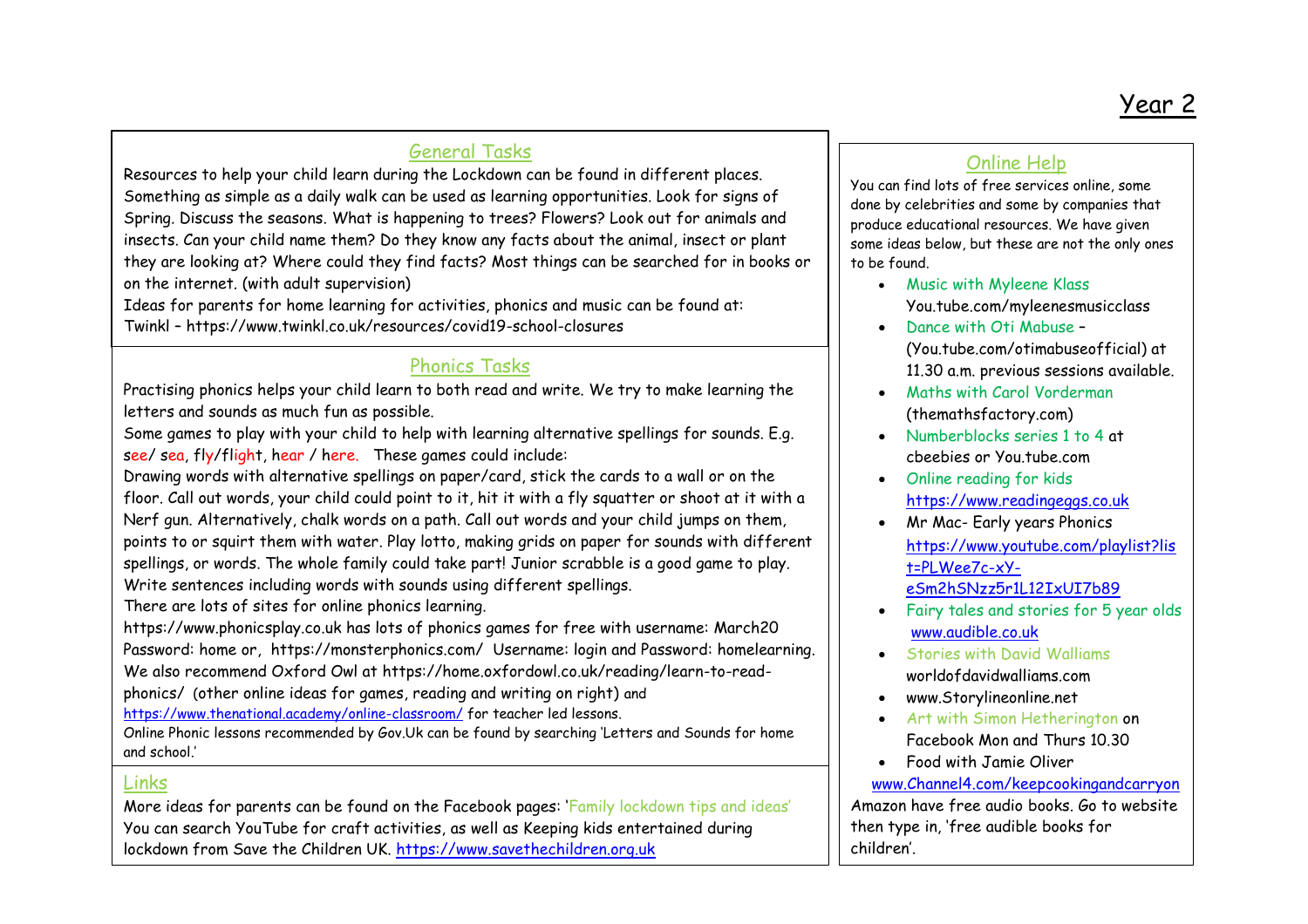# Weekly Reading Tasks

Again, look at your previous Home Learning Packs for some brilliant ideas. Pick one a day. Here are some additional ideas:

1. Read a book by yourself or with a grown-up. 2. Put your name and the title of the book at the top of a new page. 3. Choose one of the ideas and write one or two sentences about your book. Remember, not all of the questions make sense for every book. 4. Don't forget to tell why or how you know, or both if you can! [https://www.education.com/download/workbook/174794/1st-grade-independent-study](https://www.education.com/download/workbook/174794/1st-grade-independent-study-packet-week-1.pdf)[packet-week-1.pdf](https://www.education.com/download/workbook/174794/1st-grade-independent-study-packet-week-1.pdf) (Pg 4)

You could also discuss your child's understanding of books by listening to stories. Look at<https://www.bbc.co.uk/iplayer/search?q=Julia+donaldson>

# Weekly Writing Tasks

There are lots of ideas in your previous home learning packs, here are some other ideas:

- Write down something each day about what you have done- My Daily News. [https://www.education.com/download/workbook/174794/1st-grade-independent-study](https://www.education.com/download/workbook/174794/1st-grade-independent-study-packet-week-1.pdf)[packet-week-1.pdf](https://www.education.com/download/workbook/174794/1st-grade-independent-study-packet-week-1.pdf) (Pg 8)
- Story settings description writing e.g. see link below, go on a walk and discuss different settings, look at photos and encourage children to describe.

[https://www.twinkl.co.uk/resource/t-l-8624-story-settings-description-writing](https://www.twinkl.co.uk/resource/t-l-8624-story-settings-description-writing-frames)[frames](https://www.twinkl.co.uk/resource/t-l-8624-story-settings-description-writing-frames)

# Weekly Maths Tasks

Look at your previous Home Learning Packs for some great ideas about what Maths you can do daily. Pick one a day. Here are some additional ideas:

- Play board games e.g. snakes and ladders which involves counting/dice game which involves probability.
- Baking to develop mathematical skills such as weight and measurement.
- Colouring pictures with geometric patterns or painting butterflies with the same pattern on both sides.
- Origami helps children to follow instructions, is a form of problem solving and helps develop understanding of symmetry and 2D/3D shapes.

# Other Weekly Tasks

#### PE

- Dance with the elements 'Water' <https://www.bbc.co.uk/teach/class-clips-video/physical-education--music-ks1-water/zbm2t39>
- Cosmic Kids Yoga on Youtube
- Joe Wicks (PE with Joe) on YouTube

#### Science

 Sign up to STEM and have fun exploring the different activities [https://stemplayground.org/?gclid=EAIaIQobChMI8d\\_G49Pq6AIVkuvtCh3FQwOBEAAYAyAAEgKLE\\_D\\_BwE](https://stemplayground.org/?gclid=EAIaIQobChMI8d_G49Pq6AIVkuvtCh3FQwOBEAAYAyAAEgKLE_D_BwE)

#### History

. Build a family time capsule to leave evidence of your own history at this time<https://www.startwithabook.org/content/pdfs/TimeCapsule.pdf>

#### Design Technology

Make a kite <https://www.twinkl.co.uk/resource/t2-d-095-lets-go-fly-a-kite-activity-sheet-making-a-delta-kite>

# Year 2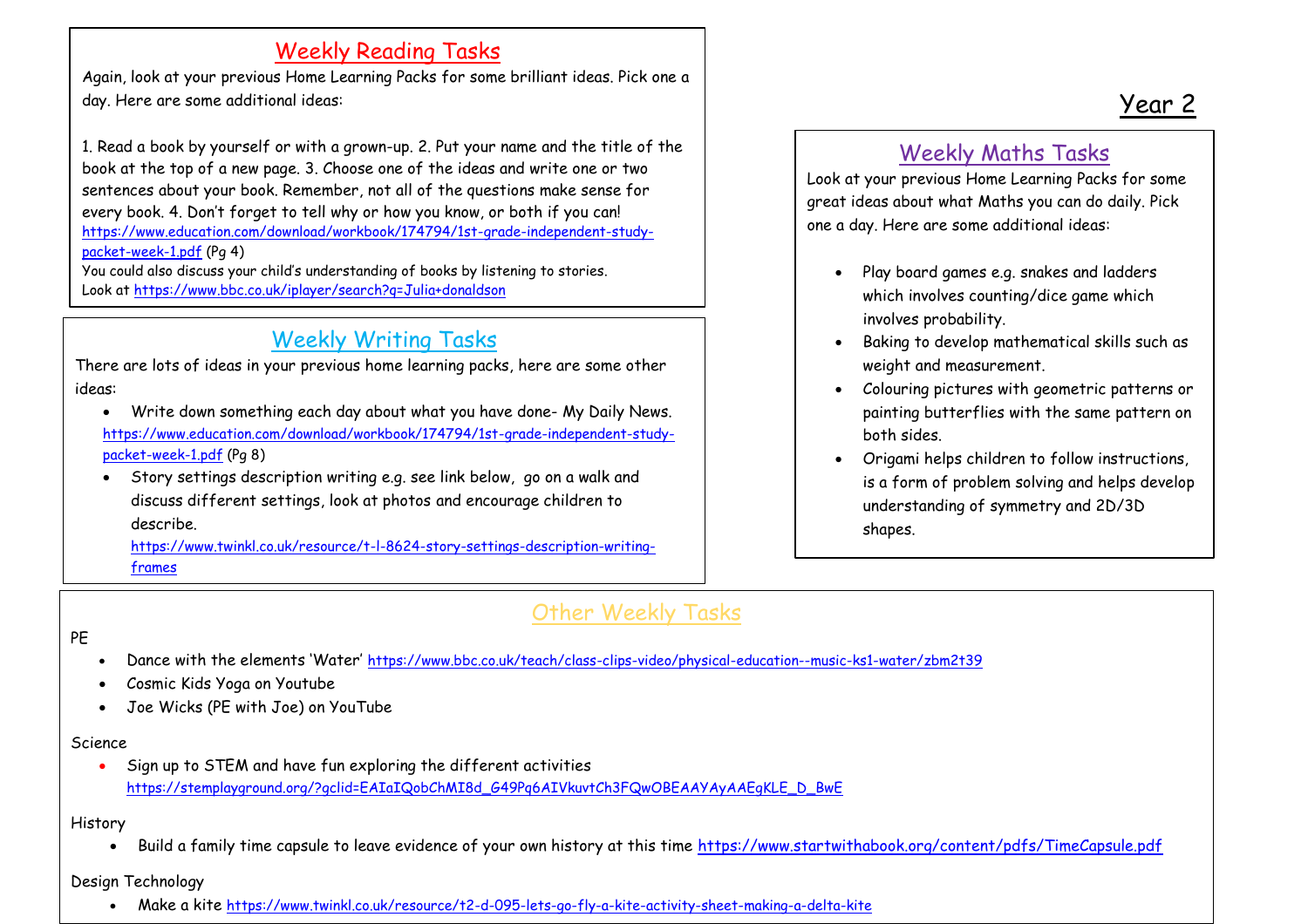## English

Think about how we can stay safe around water and write a list for younger children

Write an acrostic poem e.g. rainfall

Plan and write a short story set under the sea, think about your characters and what events will take place in your story (activity sheet 5/6)

## Science Float or sink investigation completing a table (activity sheet 3)

Raincloud in a jar science experiment (activity sheet 4)

## Design & Technology

Plant and grow some seeds e.g. cress/carrot/beans to demonstrate that plants need water to grow and then make a healthy snack

Make a paper mache sea creature e.g. fish

[https://www.homeschool-activities.com/paper](https://www.homeschool-activities.com/paper-mache-ideas.html#.XpcEayXTWEc)[mache-ideas.html#.XpcEayXTWEc](https://www.homeschool-activities.com/paper-mache-ideas.html#.XpcEayXTWEc)

#### Computing

Research the Water Aid Campaign and record findings <https://www.youtube.com/watch?v=QvxuA-VFyVM> <https://www.youtube.com/watch?v=eudZdeUn5rA>

Research/ play interactive game- Water Cycle <http://www.crickweb.co.uk/ks1science.html> [https://www.natgeokids.com/uk/discover/science/na](https://www.natgeokids.com/uk/discover/science/nature/water-cycle/) [ture/water-cycle/](https://www.natgeokids.com/uk/discover/science/nature/water-cycle/)

# **Water**

## **Geography**

Nirinasoa's Walk- look at PowerPoint with pictures of her journey and discuss the key questions

Create a water cycle wheel- (activity sheet 2)

# Year 2

**Mathematics** Capacity challenge cards (activity sheet 1)

Make and play Ocean Math Adventure Game [https://www.education.com/download/workbook/1747](https://www.education.com/download/workbook/174794/1st-grade-independent-study-packet-week-1.pdf) [94/1st-grade-independent-study-packet-week-1.pdf](https://www.education.com/download/workbook/174794/1st-grade-independent-study-packet-week-1.pdf) (Pg 5-7)

## Art

Look at the artist Vincent Van Gough's work 'Seascape near Les Saintes-Mariesde-la-Mer, discuss key questions on PowerPoint and create own picture

Make and create an ice sculpture [https://nurturestore.co.uk/ice-art-winter-craft](https://nurturestore.co.uk/ice-art-winter-craft-for-kids)[for-kids](https://nurturestore.co.uk/ice-art-winter-craft-for-kids)

#### History

Since 1950 global water use has tripled and lots of this can end up being wasted- find out some facts about water conservation and create a poster [http://www.ecofriendlykids.co.uk/water.](http://www.ecofriendlykids.co.uk/water.html) [html](http://www.ecofriendlykids.co.uk/water.html)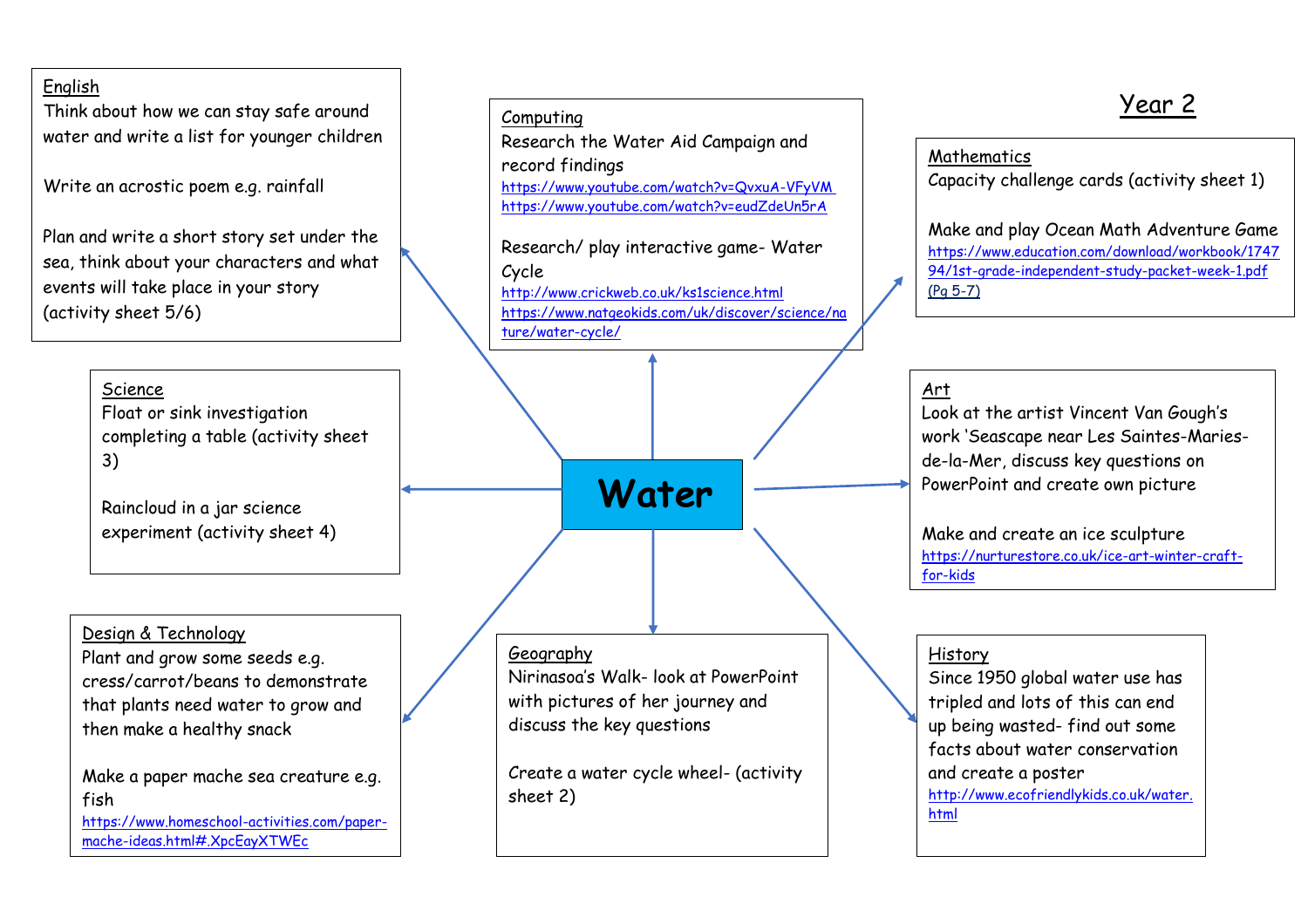# Extra challenges – One per day.

| 1. Create the tallest tower you can make using everyday<br>objects.<br>Have a competition with other family members.<br>You could use:<br>$\bullet$<br>Lego bricks or other construction toys.<br>Recycling-e.g. boxes or milk bottles<br>Paper/newspaper.                                                                                                                                                                                 | Make a container to keep an egg safe when it is dropped<br>2.<br>from 2 metres.<br>Use whatever materials you can find in the house to make<br>a structure to save a boiled egg when it's dropped (not<br>thrown)<br>Could use cardboard, bubblewrap, plastic or paper.             |
|--------------------------------------------------------------------------------------------------------------------------------------------------------------------------------------------------------------------------------------------------------------------------------------------------------------------------------------------------------------------------------------------------------------------------------------------|-------------------------------------------------------------------------------------------------------------------------------------------------------------------------------------------------------------------------------------------------------------------------------------|
| 3. Make a bridge<br>Use paper, card or drinking straws to create a bridge that<br>$\bullet$<br>can hold the weight of an apple.<br>Hold a competition with your family, who's bridge holds<br>the most weight?                                                                                                                                                                                                                             | 4. Make a family keepsake<br>Find out about everyone in your family make a book about<br>your family.<br>Draw pictures or take a photo of each family member.<br>Write facts about each one around the photos/ drawings<br>using known phonics and tricky words.                    |
| Make and dress a dolly chain.<br>5.<br>Turn an A4 piece of paper to landscape.<br>$\bullet$<br>Fold the paper into four, concertina style.<br>$\bullet$<br>Draw an outline of a doll, making sure legs and arms go<br>$\bullet$<br>over the edge of the folded paper.<br>Cut out dolls, legs and arms cut over edge.<br>$\bullet$<br>Unfold your dolly chain.<br>$\bullet$<br>Use felt pens or crayons to 'dress' your dolls.<br>$\bullet$ | 6. Draw each other's picture<br>Both draw a picture, keep them secret.<br>One of you describes your picture, the other one tries to<br>draw it from the description<br>Swap over.<br>Take a look at the original pictures and compare with<br>pictures drawn from the descriptions. |
| 7. Write a note to one of your family or a friend                                                                                                                                                                                                                                                                                                                                                                                          | Plant a seed and watch it grow<br>8.<br>Plant a seed in a small pot using potting compost, peat or                                                                                                                                                                                  |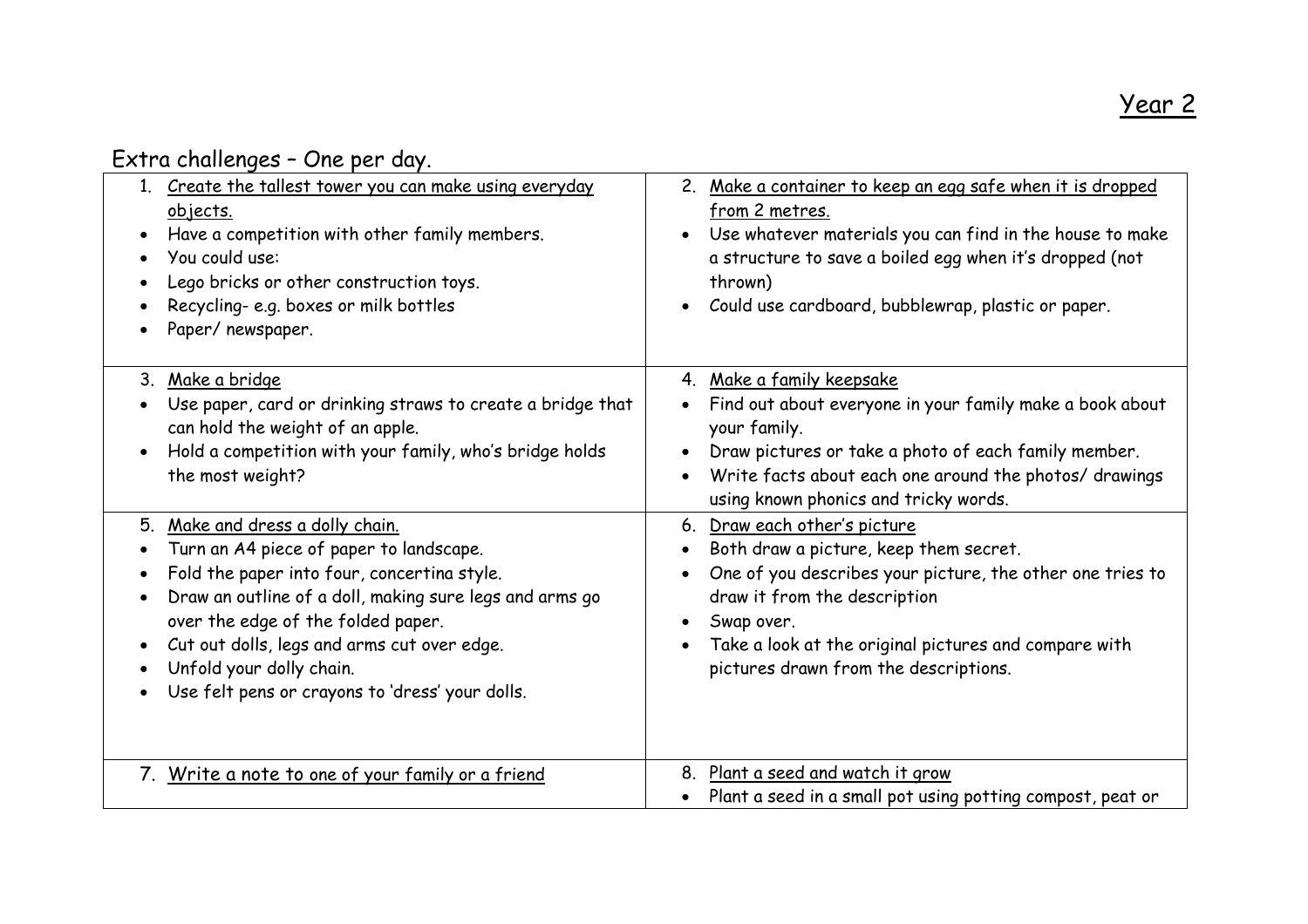| • Discuss what they want to write.<br>Write your note using known phonics and tricky words,<br>with help where needed.<br>• Write the name and address of the person you are writing<br>to on front of an envelope.<br>• Stick on a stamp.<br>Post your letter when going for your daily walk. | soil.<br>Discuss conditions needed to make it grow.<br>Take care of your plant, watering it regularly.<br>Make a simple chart to measure the growth of the plant. |
|------------------------------------------------------------------------------------------------------------------------------------------------------------------------------------------------------------------------------------------------------------------------------------------------|-------------------------------------------------------------------------------------------------------------------------------------------------------------------|
| 9. Make a bouncing egg<br>Put half a cup of vinegar in a clean jar.<br>Place an egg in the jar.                                                                                                                                                                                                | 10. Sipping straw experiment<br>• Fill a glass half full of water<br>Put an empty glass next to the first one.                                                    |
| Watch changes taking place over the next two days.                                                                                                                                                                                                                                             | Using a drinking straw, suck water up the straw.<br>Put your finger over the end, then place straw over empty                                                     |
| After two days take out the egg and see what has<br>happened.                                                                                                                                                                                                                                  | glass. Take thumb off end of the straw.                                                                                                                           |
| Bounce the egg very gently from a low height.<br>(remember it is still a raw egg inside)                                                                                                                                                                                                       | What happens?<br>Can you move all the water from the first glass to the<br>second one?                                                                            |